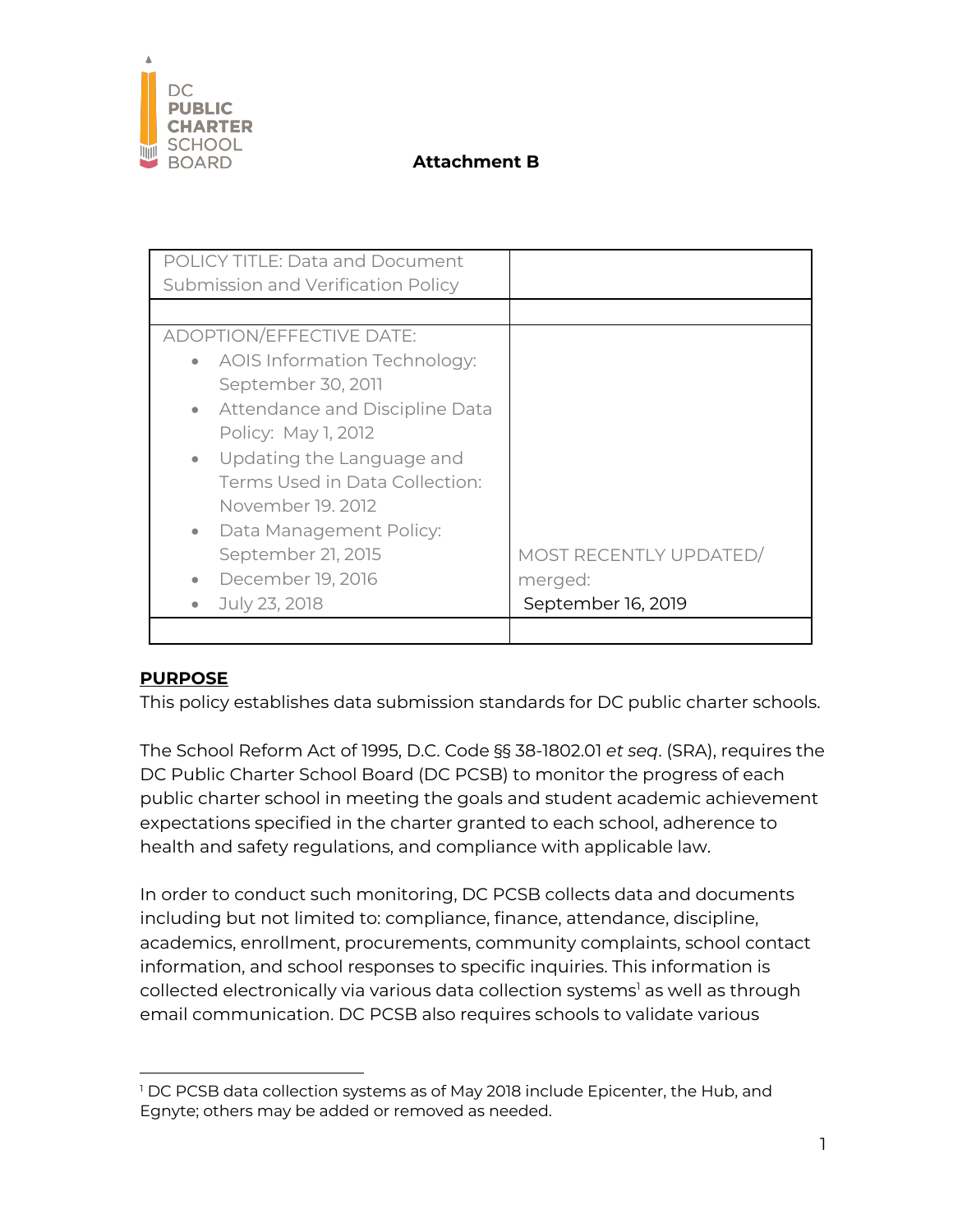

academic and nonacademic data throughout the year to ensure accurate reporting of school data.

# **POLICY**

DC PCSB collects data and documents from public charter schools and uses the information to monitor performance and comply with legal reporting requirements. DC PCSB provides technological training to charter school staff annually and on an as-needed basis throughout the school year. DC PCSB also provides schools with instructions for submitting data, a calendar of submission dates, and a list of data elements and their definitions annually. If additional data elements are required, or there are changes to the format or definition of a data element, DC PCSB will give public charter schools at least 30 calendar days notice. Each year by August 1, DC PCSB updates the data submission calendar to reflect changes due to holidays.

DC PCSB provides timely and meaningful help to schools that encounter technical difficulties entering data into any of the established data systems and/or fixing data errors. If a school experiences technical difficulties that are because of a data system, has notified DC PCSB prior to the submission deadline, and has an active "ticket" in the associated support system, the school will be given additional days (on a case by case basis) to load the data after the error is fixed.

# **Expectations for Timely Submission**

## **Enrollment Data**

Within five business days of a student enrolling in a school, the school must enter all demographic data and a corresponding entry code into the school's established Student Information System (SIS). Likewise, within five business days of a student withdrawing from a school, the school must update the student record with the correct exit code. If a student is placed at a non-public school<sup>2</sup>; is identified as needing an IEP; exits from needing special education services; is identified as an English Learner (EL); or if there is any other change in the student's status, the school must update the student record in the school's

 $2$  It is the responsibility of the LEA to ensure that its SIS is capable of transferring timely and accurate data relating to students in nonpublic placements.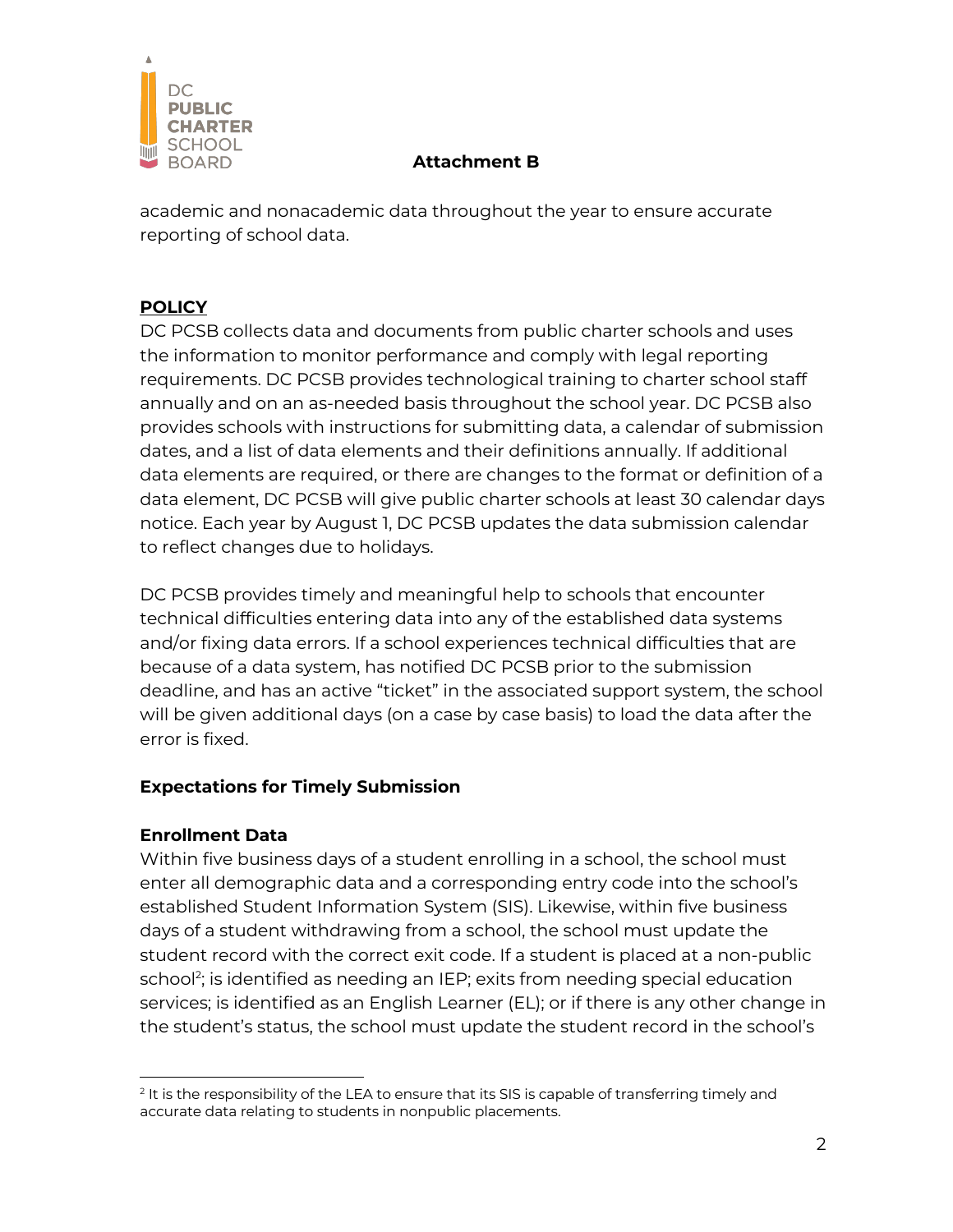

SIS and/or related Office of the Superintendent of Education (OSSE) data system(s).

### **Attendance Data**

Present, tardy, and absent (excused and unexcused) attendance status must be maintained each day for every student enrolled in the school for the current school year in accordance with DC law. <sup>3</sup> By SY 2020-21, DC PCSB will require that schools distinguish between full and partial day attendance when reporting present and absent attendance statuses. <sup>4</sup> These files must be uploaded into the school's SIS each week. Then, for any given month that students are enrolled in a school, attendance data must be submitted to DC PCSB's established data system by five business days after the start of the next month.

## **Discipline Data**

Discipline data must be submitted 14 calendar days after the end of the that month. The school must enter or upload every out-of-school suspension, involuntary dismissal, and expulsion into DC PCSB's data system using the required template (available in the Hub). 5

#### **Data Submission and Validation**

Schools are required to submit and validate data throughout the year, including but not limited to data pertaining to the Performance Management Framework (PMF), Financial Analysis Review, Annual Reports, OSSE reports, and Council reports. There are submission and validation windows for underlying student data as well as a school's overall rate. Data are considered validated when the school and DC PCSB agree upon the same rate and calculation for a given metric. Data that are changed during the validation process for a given report must also be changed in the school's SIS, when applicable. DC PCSB will provide submission and validation windows. Schools will be expected to submit and validate data within those timeframes.

## **Compliance Documents**

<sup>&</sup>lt;sup>3</sup> Per DCMR Section 5-A2199 (http://dcrules.elaws.us/dcmr/5-a2199), a student must be physically in attendance for at least 80% of the full instructional day in order to be considered present.

 $4$  DC PCSB may consider a waiver if a school demonstrates significant barriers to implementation.  $<sup>5</sup>$  See DC PCSB's discipline submission template for definitions of out-of-school suspension,</sup>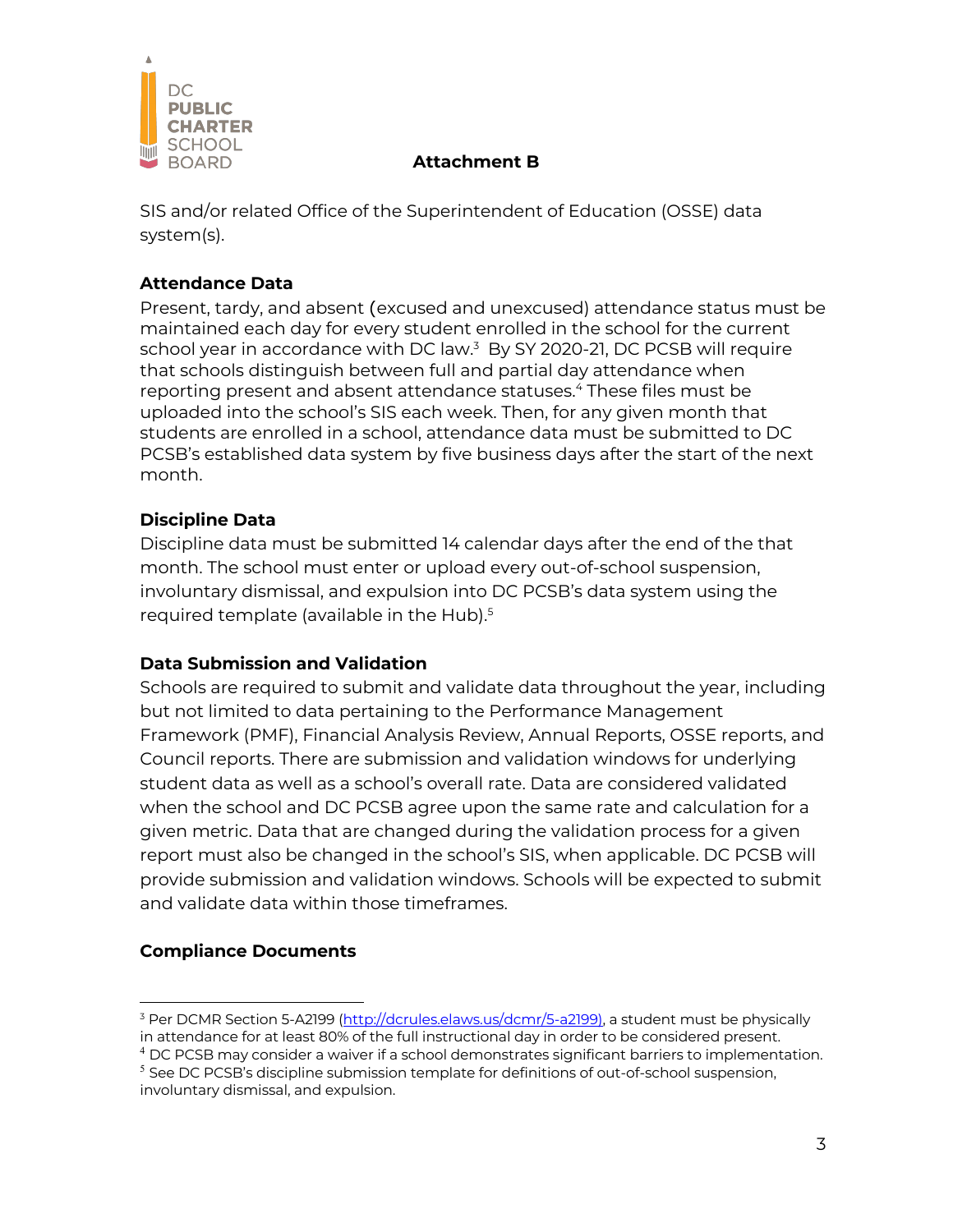

Schools must submit compliance documents into Epicenter, the Hub, or other DC PCSB established database(s) for compliance document collection on the date listed on the LEA Document Submission Calendar. DC PCSB publishes a calendar of submission dates annually, prior to the beginning of the school year. Schools have up to two weeks to revise and resubmit any documents that are rejected.<sup>6</sup> Documents due after the fall Compliance Review cycle must also be submitted on time (or the school may be subject to the consequences outlined below).

## **School Contact Information**

Schools must submit school contact information into the Hub annually, including but not limited to: Board of Trustees members, Executive Director, Data Manager, Special Education Coordinator, and Community Complaints Staff Member. When personnel in these positions change, schools must update the Hub within five business days of the effective date of departure. <sup>7</sup> Schools must confirm accuracy of Contact Information quarterly.

### **Site Reviews**

Schools must submit all items from the required documentation list to the link provided by DC PCSB four weeks before the start of the two-week observation window. Required documents may include but are not limited to: daily/master schedule, teacher roster, school calendar, SPED questionnaire, SPED teacher schedule, EL questionnaire, and EL teacher schedule.

#### **Charter Renewal**

Every 15 years a school is required by law to submit an application to DC PCSB to renew its charter for another 15-year term. DC PCSB requests that schools submit renewal applications in the fall of their 15th year in operation to allow adequate time for the charter renewal process.

#### **Charter Goals**

Annually, schools that have unique charter goals will submit their goals data and validate the aggregated rates in DC PCSB's data system. DC PCSB will

 $6$  "Rejected" documents are those that are returned to the submitter with instructions for revisions. Schools may request time beyond two weeks; DC PCSB staff may grant extensions on a case by case basis.

<sup>7</sup> Pursuant to DC PCSB's Mandatory School Notifications Policy, schools must also notify DC PCSB via email within five business days of receiving written notice of the departure of these key personnel.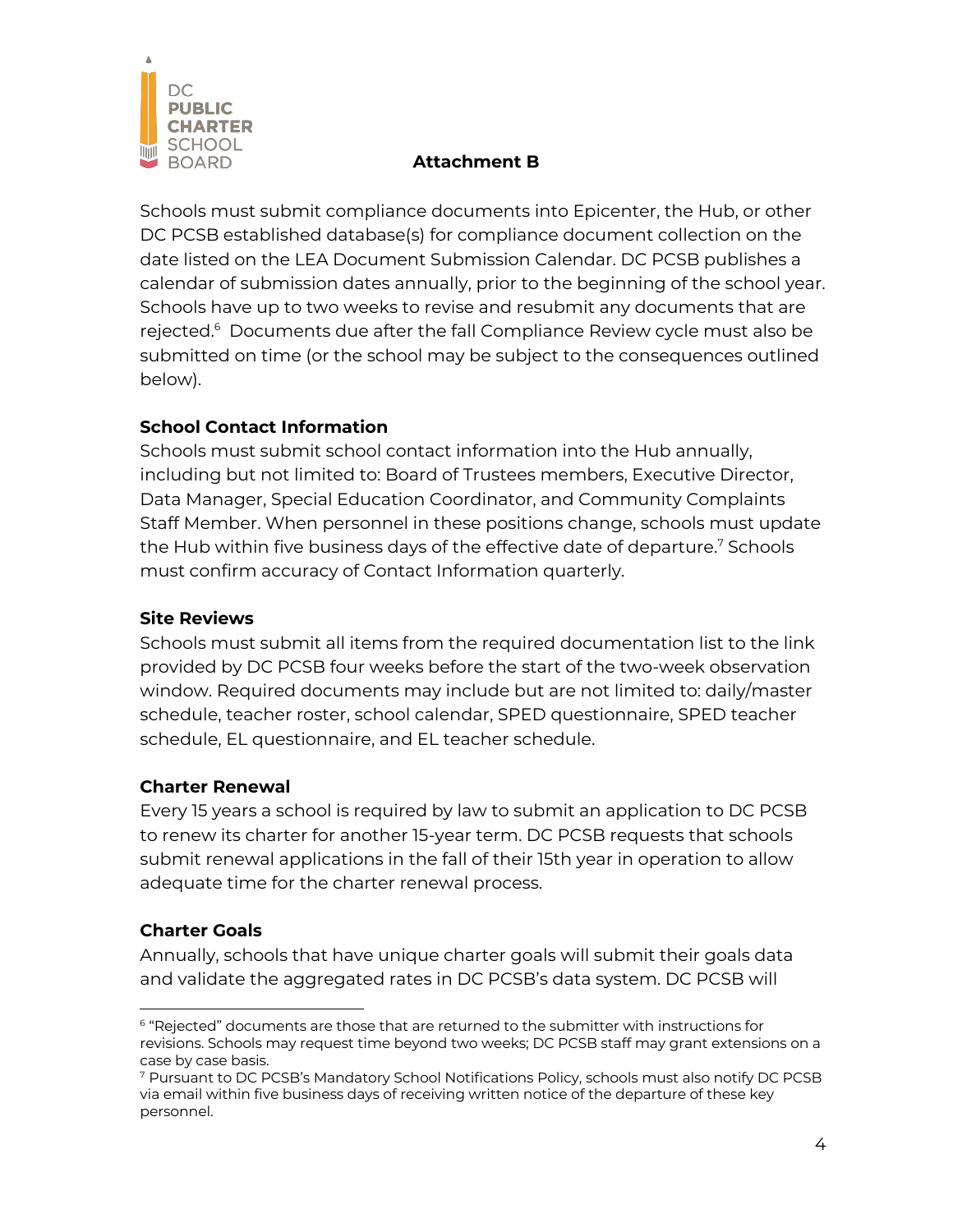

provide the templates for data submission and the dates for the submission and validation windows.

### **Community Complaints**

Per DC PCSB's Community Complaints Policy, within five business days of receiving notice that a complaint was submitted to DC PCSB, schools must respond to our staff via email or phone acknowledging receipt of the complaint and provide information regarding the steps the school has taken to address the concern.

### **Procurement Contracts**

Per DC PCSB's Procurement Contract Submission and Conflict of Interest Policy, schools are required to submit documentation to show that contracts were properly bid. In instances when schools are not required to bid a contract, they must still submit documents to show they have followed the proper legal process (e.g., sole source contracts). Schools must confirm accuracy of Contract Submission information quarterly.

#### **Required Website Document Verification**

The LEA Document Submission Calendar will list the Required Website Documents per DC PCSB's School Transparency Policy. <sup>8</sup> Schools have two options to comply with the School Transparency Policy: 1) they may post the Required Website Documents on their own websites, or 2) they may post a link on their websites that redirects to the school's individual profile page on DC PCSB's website, where the received documents will be posted by DC PCSB. 9 Schools must annually notify DC PCSB of how they plan to comply by submitting a form to DC PCSB; the form will be included annually on the LEA Document Submission Calendar.

Schools posting Required Website Documents directly to their own websites must:

• Display the Required Website Documents in a single location accessible by one click from the school's homepage;

<sup>8</sup> DC PCSB's School Transparency Policy: https://www.dcpcsb.org/sites/default/files/report/2019- 03-18%20School%20Transparency%20Policy\_Redacted\_0.pdf

<sup>&</sup>lt;sup>9</sup> All Required Website Documents will be posted on each school's profile on DC PCSB's website (www.dcpcsb.org).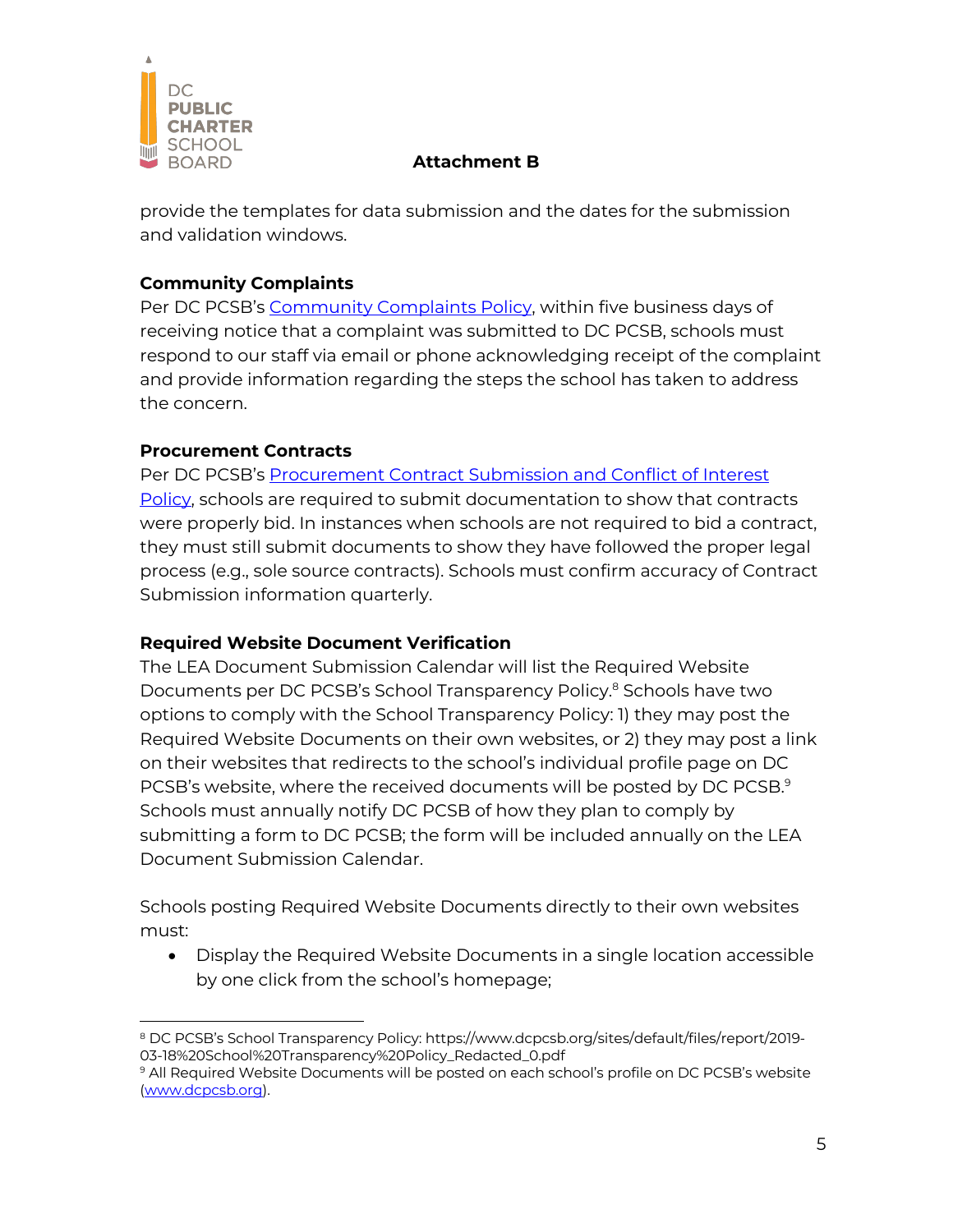

- Post each document in alignment with the dates specified in DC PCSB's Website Content Calendar<sup>10</sup>;
- Ensure posted content matches what was received by DC PCSB and correct any contradictory content within 30 calendar days; 11
- Post the version of the Required Website Documents for the most current school year, with the exception of school budgets, which should align with the current fiscal year; approved board meeting minutes, which should include all minutes from at least two years prior to the current school year; current salaries of the five most highly-compensated individuals from the most recently completed fiscal year; and the most recently available Form 990;
- Maintain accurate and active links throughout the school year; and
- Resubmit to DC PCSB any documents that have undergone material changes since the received document was reviewed by DC PCSB during the LEA Document Submission Calendar deadline. 12

Schools linking to Required Website Documents posted on DC PCSB's website must:

- Prominently display a link to DC PCSB's page containing the Required Website Documents on the school's homepage, in accordance with DC PCSB's specifications (this link will be sent to schools annually by DC PCSB);
- Ensure that the link remains prominent, visible, and active;
- Submit to DC PCSB all Required Website Documents in accordance with the LEA Document Submission Calendar; and

<sup>&</sup>lt;sup>10</sup> DC PCSB will release a Website Content Calendar by August 30 of each school year. DC PCSB compliance review and communications staff will work together and with school staff to ensure documents are properly reviewed and posted by the deadlines set forth in the Website Content Calendar. DC PCSB staff will work with schools as needed to create adjusted deadlines for posting should extenuating circumstances occur.

<sup>&</sup>lt;sup>11</sup> A Required Website Document that is also a compliance document may be posted to a school's website prior to DC PCSB review and receipt, but must be updated in the event that revisions are requested through the compliance review process. Once the requested modifications have been made and the document has been re-reviewed and received by DC PCSB, the school must update its website to reflect the modified version of the document within 30 calendar days of receipt by DC PCSB. Schools also have the option of waiting until the document has been reviewed and received by DC PCSB before posting, but this would mean that documents are posted later in the school year.

<sup>&</sup>lt;sup>12</sup> Material changes are limited to those changes made to any of the required components listed in the LEA Document Submission Calendar.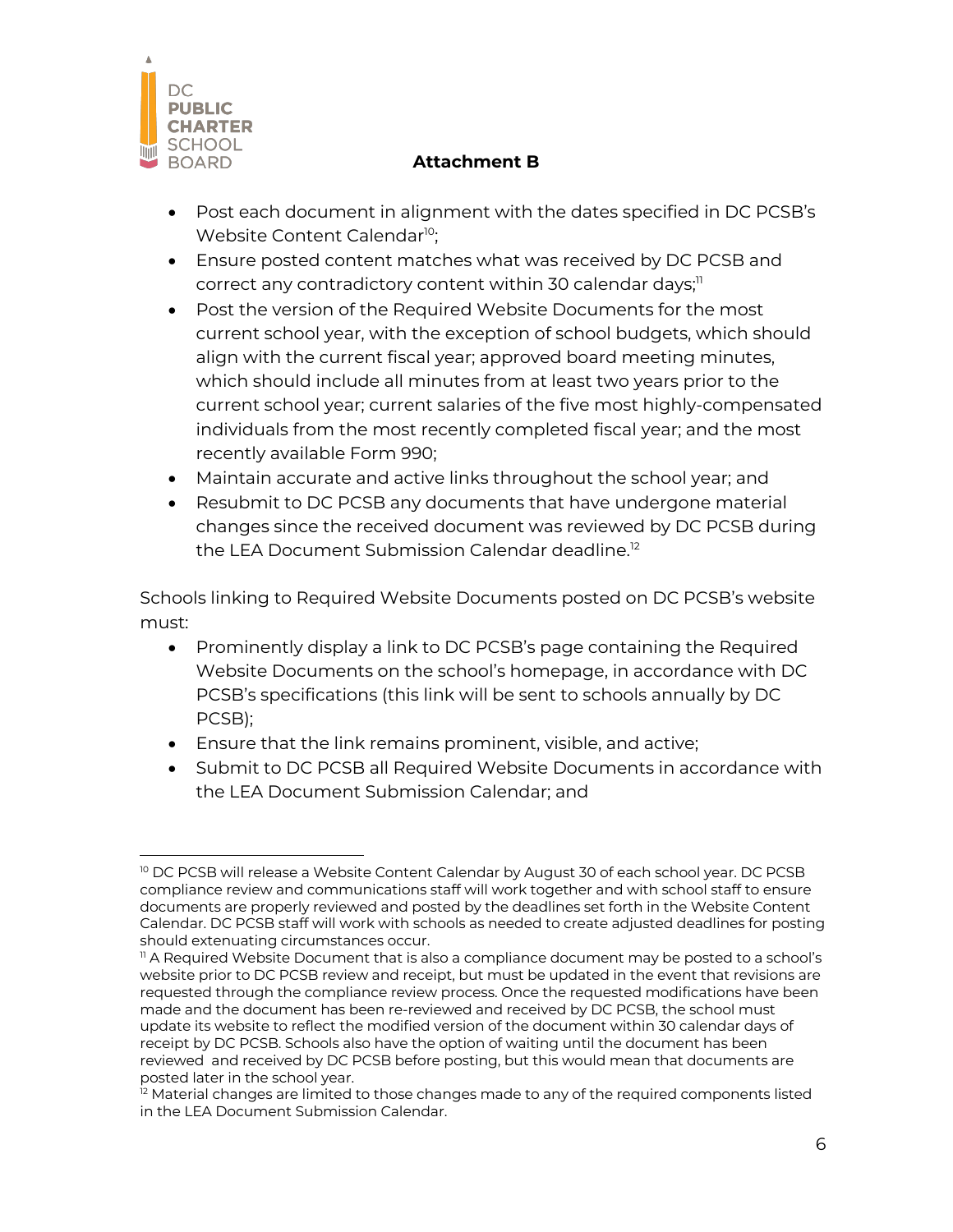

• Resubmit to DC PCSB any Required Website Documents that are no longer up-to-date, are no longer compliant with applicable law, and/or have undergone material changes since the received document was reviewed by DC PCSB during the LEA Document Submission Calendar deadline.

For either option, DC PCSB staff will check these links to Required Website Documents periodically. The school will be notified of the corresponding consequence outlined in the School Transparency Policy if DC PCSB determines:

- A document cannot be accessed;
- Required Website Documents do not match what was verified by DC PCSB (see LEA Document Submission Calendar for required components);
- Content is not posted; and/or
- Material changes have been made to content that violate applicable law or the Charter Agreement.

## **Other Requested Data**

Per the School Reform Act, DC PCSB may request any book, record, paper, or document at any time as necessary for our oversight purposes. This policy applies to any ad hoc request for data or documents not otherwise captured above.

#### **Consequences for Late Submission13**

#### Early Warning

An Early Warning is an email sent to the head of school by DC PCSB staff and is clearly labeled "early warning." (This does not include communications between DC PCSB staff and school leadership that do not contain the header "early warning.") A school may receive an Early Warning for failure to submit requested data or documents within the timeframe prescribed, including failure to validate DC PCSB or OSSE data within the timeframe allotted (e.g., for the PMF, Council Reports, or the State Report Card). Schools may also receive

<sup>&</sup>lt;sup>13</sup> The Procurement Contract Policy outlines more specific consequences for non-compliance of procurement documents, found here: http://www.dcpcsb.org/sites/default/files/report/2018-04- 23%20Procurement%20Contract%20Submission%20Policy%20Revised.pdf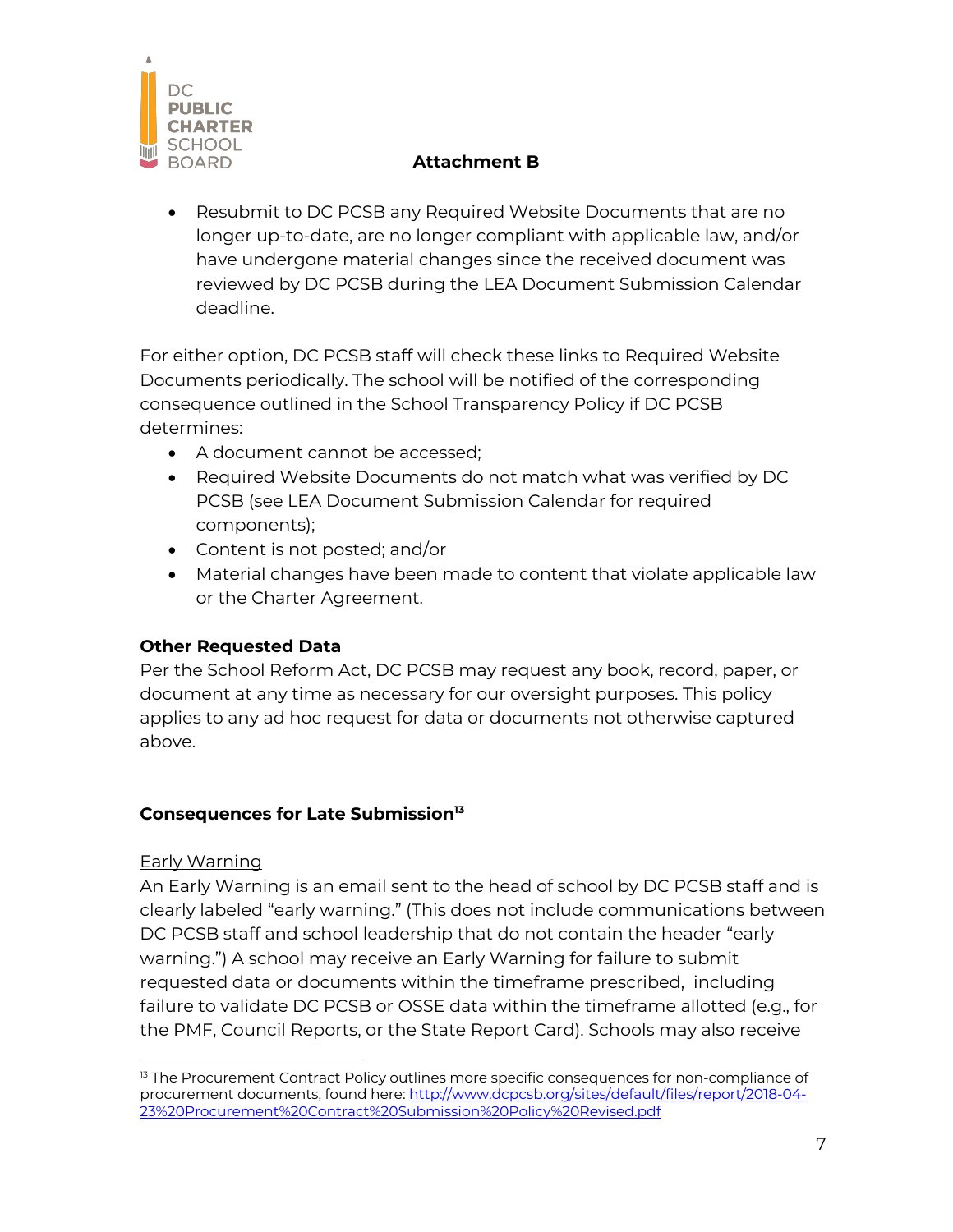

an Early Warning for repeatedly submitting data or documents that are incorrect, incomplete, or do not conform to the prescribed template or format (in instances where technical support has been provided). The Early Warning will provide a deadline for submitting the required data or documents before an Out of Compliance notice is issued.

### Out of Compliance Notice

An Out of Compliance notice is an email specifically labeled "Out of Compliance" sent by DC PCSB's executive director, deputy director, or senior managers to the head of school, for failure to submit requested data or documents within the timeframe provided in an Early Warning email. Schools may also receive this communication after receiving at least three Early Warning emails in the same school year. <sup>14</sup> The Out of Compliance notice will provide a deadline for submitting the required data or documents before a Notice of Concern is considered.

In instances where a school requests a change to data for which the data validation window has already closed, it may receive an Out of Compliance notice (e.g., requesting a change to student-level enrollment data after the close of OSSE data validation). This also might result in data being published incorrectly.

## Notice of Concern

If a school receives two Out of Compliance notices within a school year or fails to cure non-compliant documents within the timeframe provided, the DC PCSB Board may vote to issue a Notice of Concern. Notices of Concern are taken into consideration during each school's five and ten year charter reviews and during the charter renewal process, as well as for enrollment ceiling increase requests. The Notice of Concern will provide a timeframe for curing the issue before further Board action is considered. Schools issued a Notice of Concern for violation of this policy will be subject to increased monitoring around timely data and document submission. DC PCSB staff will monitor school submissions, ensuring that no less than 100% of submissions are on time in the three months following the Notice of Concern. After three months of timely submissions and validations, DC PCSB staff may recommend that the Board lift the Notice of Concern.

 $14$  For purposes of this policy, a school year will be defined as the time from August 1 to July 31.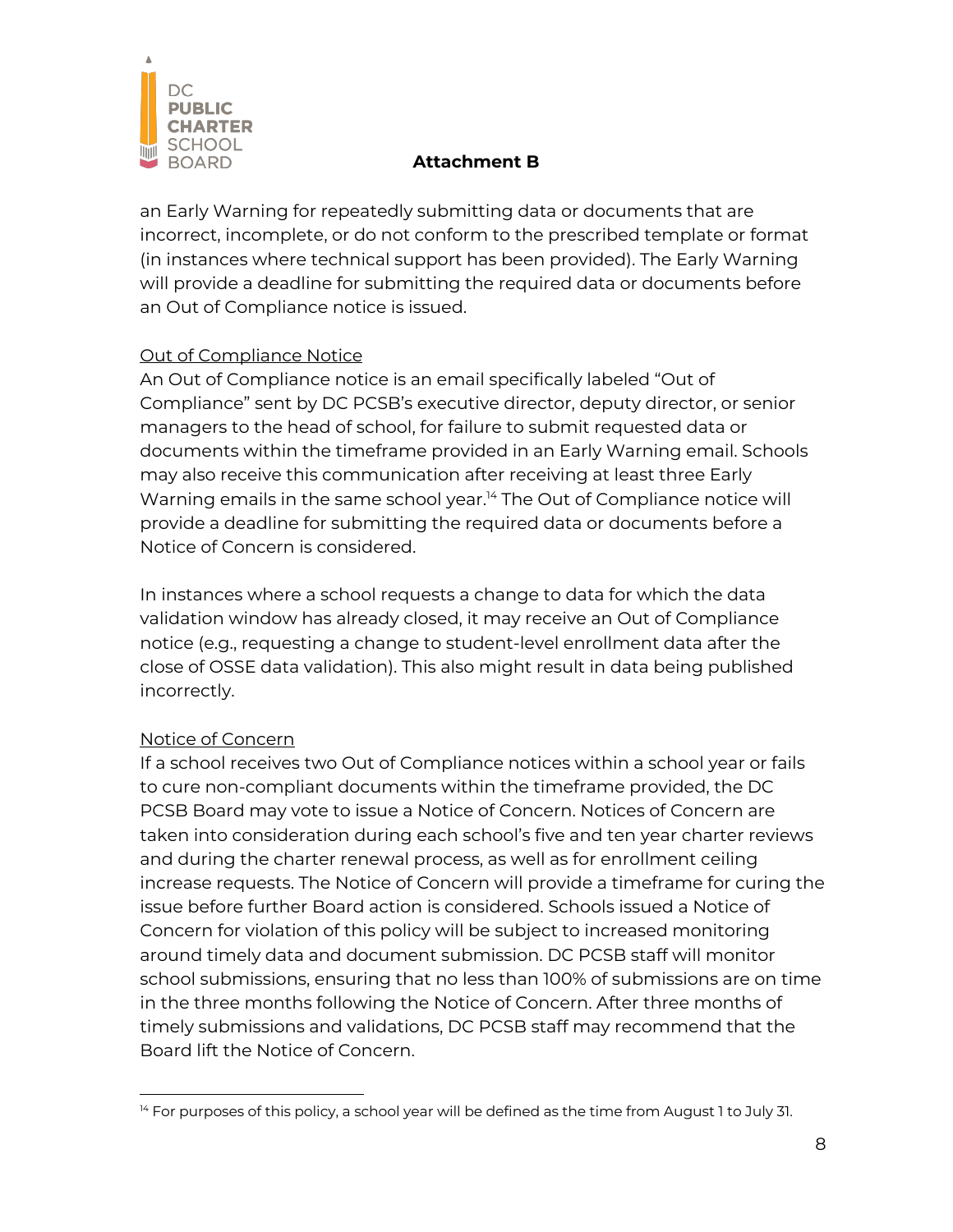

Beginning in school year 2018-19, if a school receives a Compliance Review Report that classifies at least 60% of submissions, inclusive of data validations, as late, DC PCSB staff may recommend that the Board issue a Notice of Concern. Uncured Notices of Concern may lead to further Board action.

# **Expectations for Accurate Data in DC PCSB and OSSE Data Systems**

All data entered into DC PCSB's data system by a school should be complete and accurate, to the best of the school's ability, 30 calendar days from the end of the month in which it was submitted. Once this 30-day window has closed, the student-level attendance and discipline data will be considered accurate and DC PCSB staff may produce reports for internal analyses or when legally obligated by external agencies (e.g., DC Council, task forces).

However, DC PCSB will continue to have validation windows to ensure business rules were applied consistently and calculations were done accurately for reports that will be made public. In these cases, DC PCSB staff will (1) share with each school the rates that were calculated, (2) provide schools with at least two business days to review the calculations and make any necessary revisions in the DC PCSB data management system, and (3) re-calculate the rates, if necessary, prior to producing a public report.

Schools must also reconcile any errors or discrepancies uncovered by DC PCSB or OSSE data reports.

Failure of schools to maintain *current, complete,* and *accurate* attendance and discipline data in a DC PCSB or OSSE data management system will increase the likelihood that the school will undergo a data audit or receive a Notice of Concern (based on the outcome of the audit).

## **Updating Language and Terms in Data Collection**

Changes to DC PCSB's oversight processes may result in DC PCSB adding, upgrading, and removing data systems as technologies improve and as DC PCSB's data needs change. For any DC PCSB policy that names a specific data system, the terms of this policy will remain binding even if the data systems